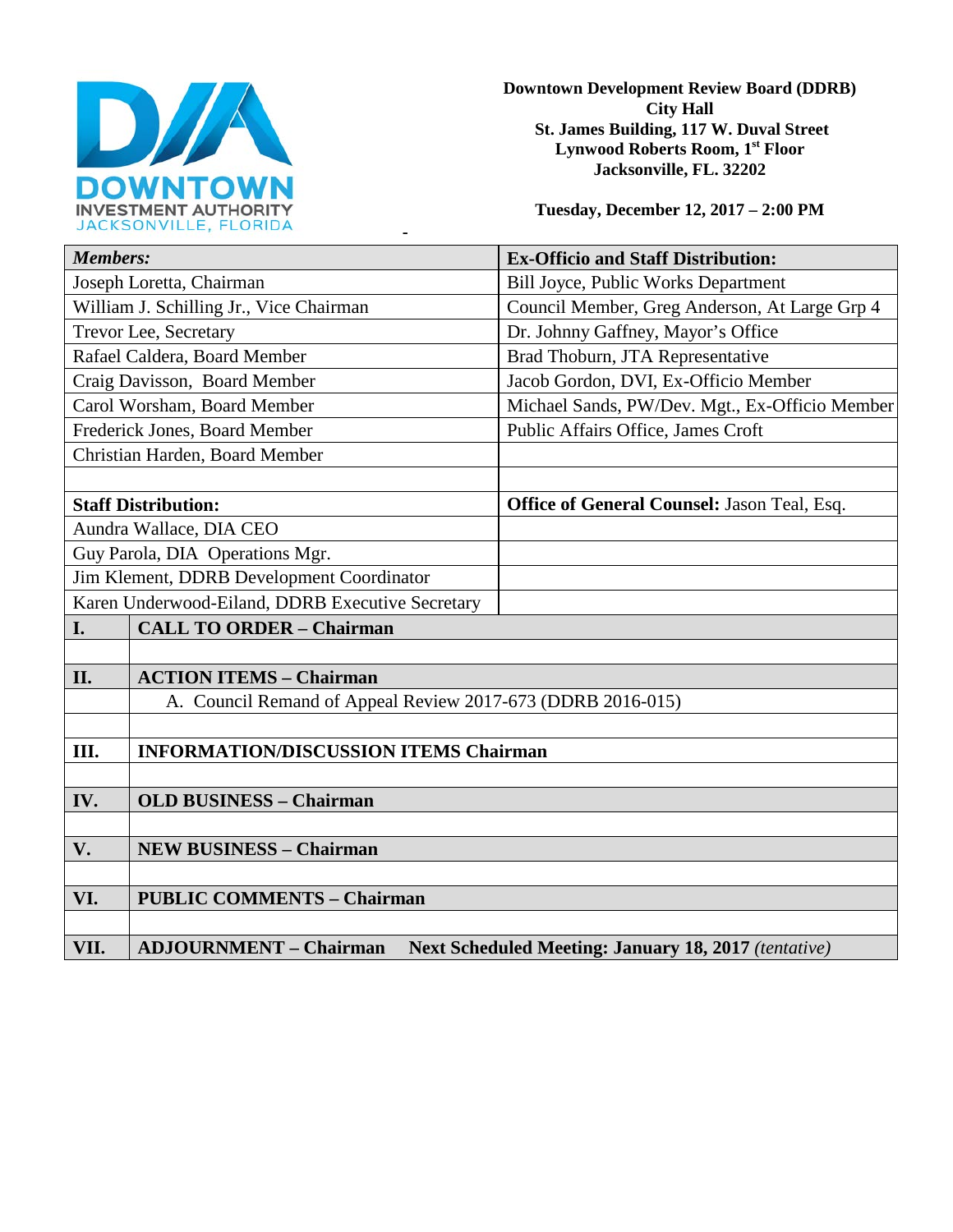

*Tuesday, December 12 2017 - 2:00 p.m.*

#### *Council Remand of Appeal Review 2017-673 For Ventures Multi-Family Development Southbank Referenced 2017-673 (DDRB 2016-015)*

# *MEETING* **MINUTES**

**Board Members Present:** J. Loretta, Chair; B. Schilling, Vice Chair; T. Lee Secretary , R. Caldera; C. Davisson; C. Harden; F. Jones, and C. Worsham

### **Board Members Not Present:** None

**DIA Staff Present:** Guy Parola, Operations Manager, Jim Klement, Development Redevelopment Coordinator and Karen Underwood-Eiland, Executive Assistant

**Representing Office of the Mayor:** Dr. Johnny Gaffney

**Representing Office of City Council:** Council Member Greg Anderson

**Representing Office of General Counsel:** Jason Teal

### **I. CALL TO ORDER**

Chairman Loretta called meeting to order at 2:06 p.m. and introduced the members present. All of the members received material from the Applicant for the Ventures project, the Appellee and the Appellant, as well as staff information and report.

Jason Teal noted the project was remanded from City Council with direction to DDRB for consideration of findings to be made on criterion as set forth in the Downtown District Regulations. All information regarding the review from DDRB and DIA previous meetings, as well as any new evidence presented at the remand hearing and new and supplemental materials from the meeting today can considered by the DDRB.

Daniel Bean and Steve Diebenow attorneys were present to answer any questions.

The following members announced Ex Parte: Davisson, Harden, and Schilling \*recused, Loretta, Carol, Caldera, Jones and Lee.

Board Member Schilling stated that he and his firm are providing services for this project and it would not be appropriate to vote on this project.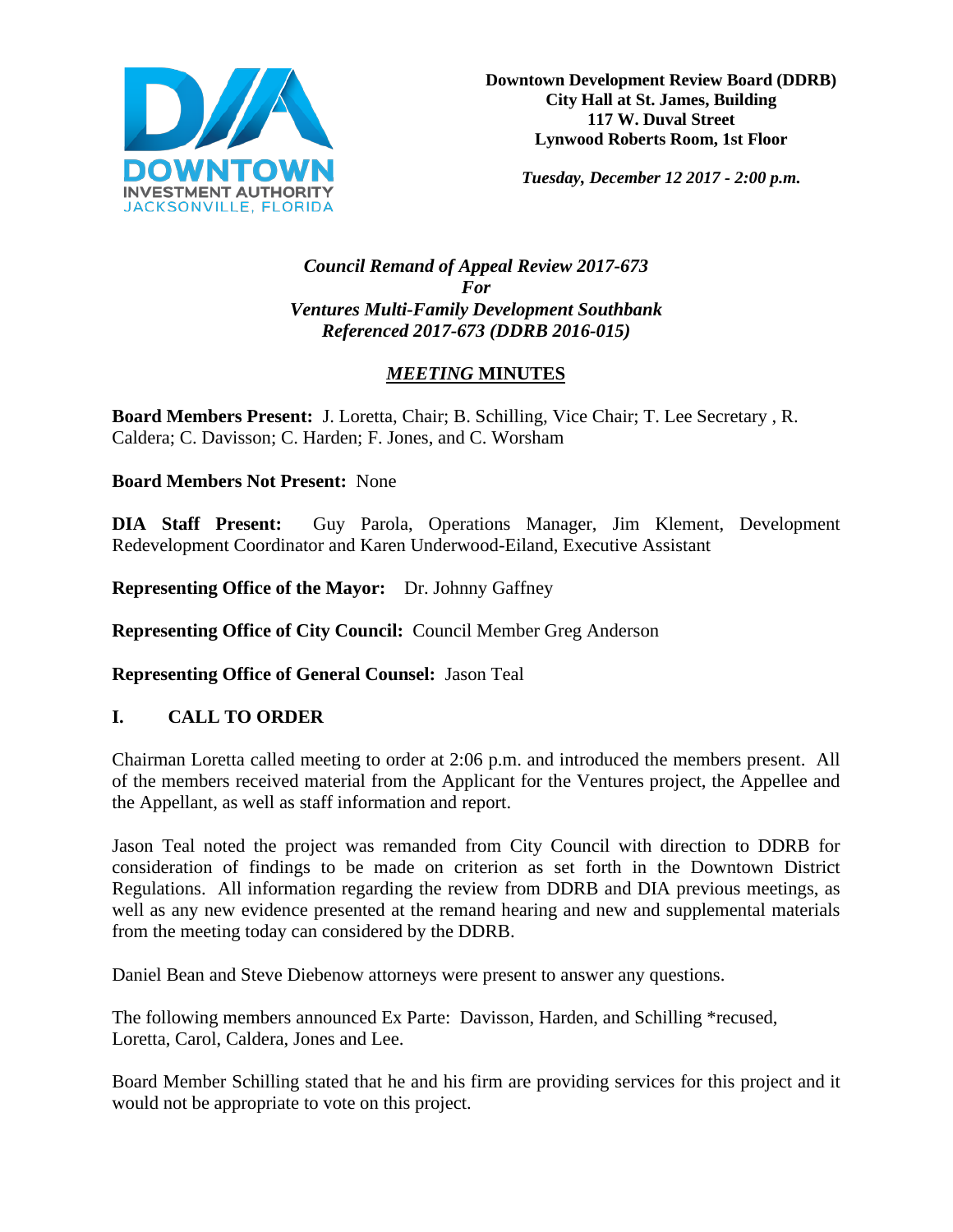Downtown Development Review Board (DDRB) – Appeal Hearing Council Remand of Appeal Review Ordinance 2017-673 DDRB Application # 2016-015 Tuesday, December 12, 2017 Page 2 of 5

Jim Klement provided a summary of the report requesting Final Review and Deviations including information of the Council Remand of Appeal Ordinance 2017-673.

Jason Teal distributed the process and procedure for the remand instructions as directed by the City Council:

The DDRB shall adhere to the following explicit directions for the rehearing:

- (1) Consider each deviation independently.
- (2) Evaluate the evidence presented to judge its competency and substantiality.
- (3) Review and consider the total regulation from which the deviation is requested.
- (4) Determine, based on the evidence, whether each criterion enumerated in Sec. 656.361.22, *Ordinance Code*, has been satisfied for each requested deviation. In the case of a deviation request for building height increase, determine, based on the evidence, whether the additional criteria contained in Sec. 656.361.14(b), *Ordinance Code* have also been satisfied, as well as the criteria in Sec. 656.361.22, *Ordinance Code*.
- (5) Make findings describing the evidence relied upon, with respect to each criterion for each deviation.
- (6) Authorize a deviation only if a positive finding has been made on each criterion as set forth in that Downtown District Regulation.
- (7) Consideration by the DDRB, or the DIA Board, as the case may be as outlined above, shall be based on the evidence already presented to the DDRB and the DIA Board, and any new evidence presented at the remand hearing

Chairman Loretta recognized and thanked Council Member Anderson and Jake Gordon for attending.

Chairman Loretta opened the hearing for both parties, allotting 30 minutes to each side to present their case.

Chairman Loretta opened the floor for public comments. There were no public comments.

Chairman Loretta closed the public hearing and brought the matter back to the Board for consideration.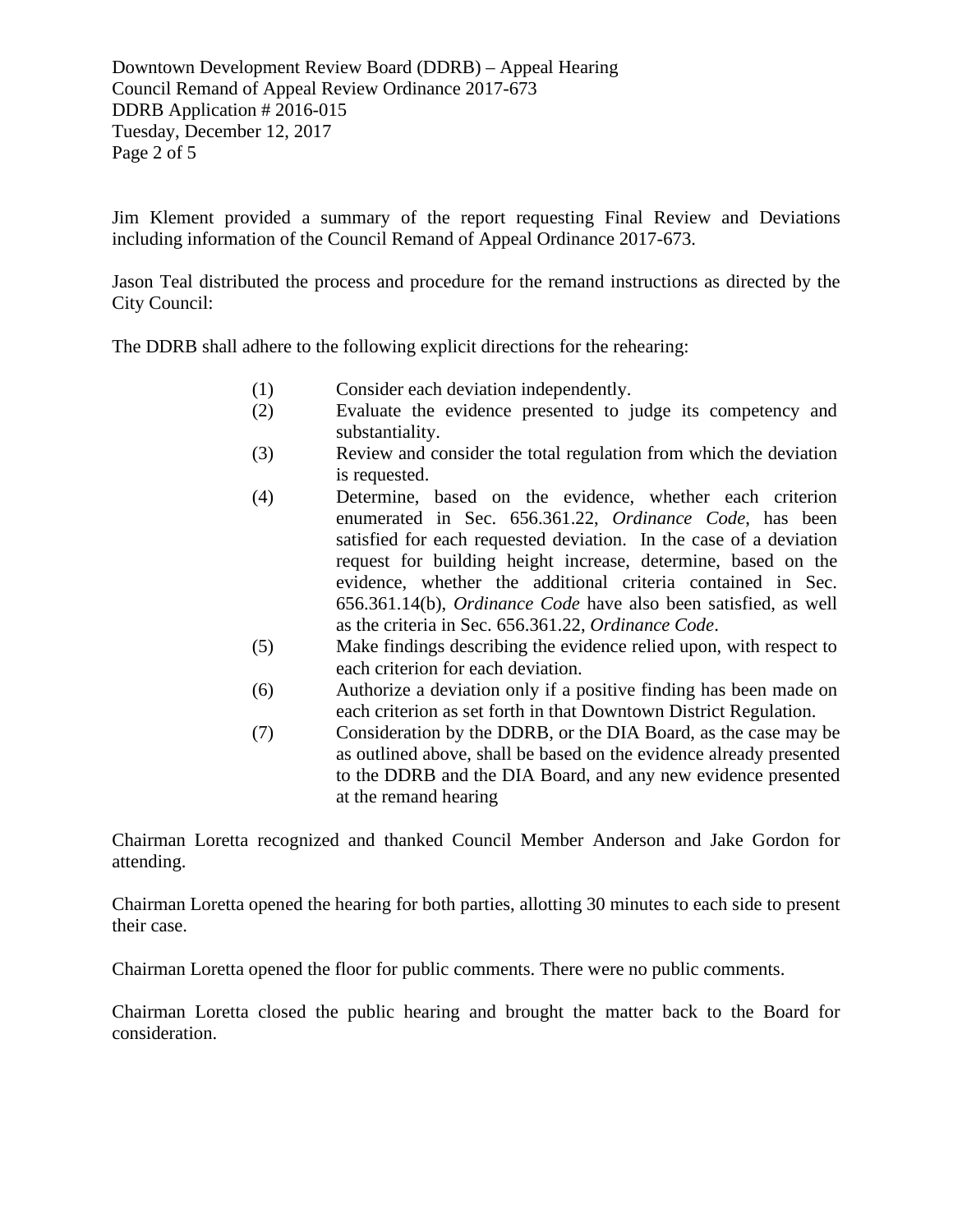Downtown Development Review Board (DDRB) – Appeal Hearing Council Remand of Appeal Review Ordinance 2017-673 DDRB Application # 2016-015 Tuesday, December 12, 2017 Page 3 of 5

As required by Council, Chairman Loretta reported that the Board would go through each deviation and seek a motion for approval or denial for specific deviations.

Jason Teal noted that once each motion was made then a discussion can take place on the particular deviation request. In that way they can be taken in order.

A motion was made on each deviation request, and the Board members articulated the evidence in the record to support each individual criterion.

The DDRB approved Application 2016-015 for the Ventures Residential Development, subject to conditions as referenced by the staff report, competent substantial evidence presented and DDRB Board Member comments.

A final vote was taken regarding the project as a whole, including the deviations and conditions:

**A MOTION WAS MADE BY BOARD MEMBER CALDERA AND SECONDED BY BOARD MEMBER DAVISSION TO APPROVE APPLICATION 2016-015 FOR THE VENTURES RESIDENTIAL DEVELOPMENT, SUBJECT TO CONDITIONS AS REFERENCED BY THE STAFF REPORT, COMPETENT SUBSTANTIAL EVIDENCE PRESENTED, THE PREVIOUSLY APPROVED DEVIATIONS AND DDRB BOARD MEMBER COMMENTS:** 

- **1. A deviation from §656.361.11** *Setback or "Build To" Lines***. Specifically, to locate the building frontage 758 feet away from the street (i.e. Prudential Drive).**
- **2. A deviation from §656.361.14** *River Views and Height of Buildings and Structures***. Specifically, to increase building height from 60 feet to a maximum of 150 feet 2 inches, excluding appurtenances.**
- **3. A deviation from §S***ec. 656.361.16 Off-Street Parking Overlay* **to reduce the required parking requirement to provide 369 parking spaces, and 12 public Riverwalk user parking spaces.**
- **4. A deviation from §656.361.20** *Streetscape Design Standards* **to allow the development to provide alternative streetscape and waterfront development.**
- **5. A deviation from §656.361.21** *Waterfront Design Regulations***. Specifically, required is a reduction from the required 50 feet to 25 feet for those portions of the building with ground floor uses (i.e. residential units, office space, etc.) and for those portions of the building with outdoor open space or recreation areas; and**
- **3. DDRB Final Approval subject to the following conditions;**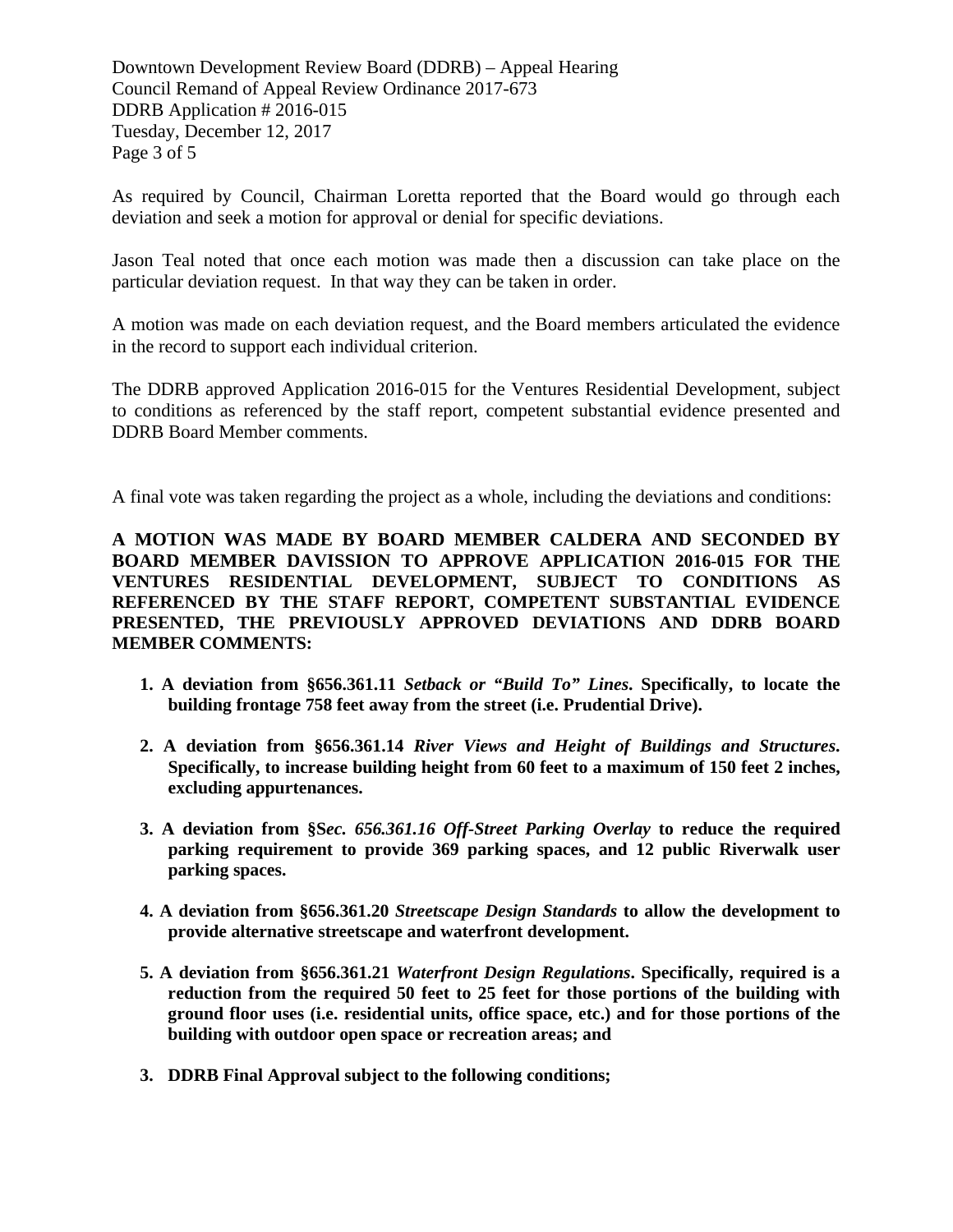Downtown Development Review Board (DDRB) – Appeal Hearing Council Remand of Appeal Review Ordinance 2017-673 DDRB Application # 2016-015 Tuesday, December 12, 2017 Page 4 of 5

- **A. Approval by the Downtown Development Review Board staff, developer shall design and install a twelve (12) foot wide multi-use path. This multi-use path shall run across the Property from Prudential Drive to the Riverwalk abutting the Property, in a location to be determined by Developer, subject further to the review and approval of DDRB staff. Developer will grant to the City a pedestrian access easement over the multi-use path to run with the Property deed in perpetuity. Specific terms of the easement are subject to review and approval by the City's Office of General Counsel, Risk Management Department, and the Department of Public Works.**
- **B. Subject to the review and approval by DDRB staff, Developer shall expand the existing portion of the Riverwalk along the south bank of the St. Johns River running through the Property from its current width of eight (8) feet to a total width of twenty (20) feet. Developer will grant to the City a pedestrian access easement over the Riverwalk to run with the Property deed in perpetuity. Specific terms of the easement are subject to review and approval by the City's Office of General Counsel, Risk Management Department, and the Department of Public Works.**
- **C. Developer will construct or cause to be constructed, at their expense, the Riverwalk expansion and multi-use path identified above. The Riverwalk and multi-use path shall be of a color scheme and materials to complement existing portions of the Southbank Riverwalk such that it is obvious that the Riverwalk and path are for the benefit of and open to the public. At Prudential Drive there shall be double sided wayfinding signage with directions to the Riverwalk and Prudential Drive. Final design shall be subject to DDRB staff approval.**
- **D. Developer shall provide for review and approval by the DDRB staff prior to 10 set construction review for permit by the COJ, the placement, design, number (suggested minimum 4 double faced sign) addressing wayfinding for the Riverwalk and River access.**
- **E. Developer shall provide necessary easements (Riverwalk access from Prudential Drive and Riverwalk access along St. Johns River) for acceptance by COJ (City Council) prior to building permit approval by COJ.**
- **F. Developer shall present to one DDRB member (Trevor Lee, Architect) and DDRB staff for review and approval the appropriate specifications, cut/detail sheets, and samples of materials showing colors and textures for the exterior building materials as well as the Riverwalk development that includes lighting fixtures, hardscape pavers, furniture, and railing types, to verify that the building materials, colors, textures, light fixtures, exterior furniture are in accordance with the development plans presented June 1, 2017 by the applicant.**
- **II. INFORMATION/DISCUSSION ITEMS None**